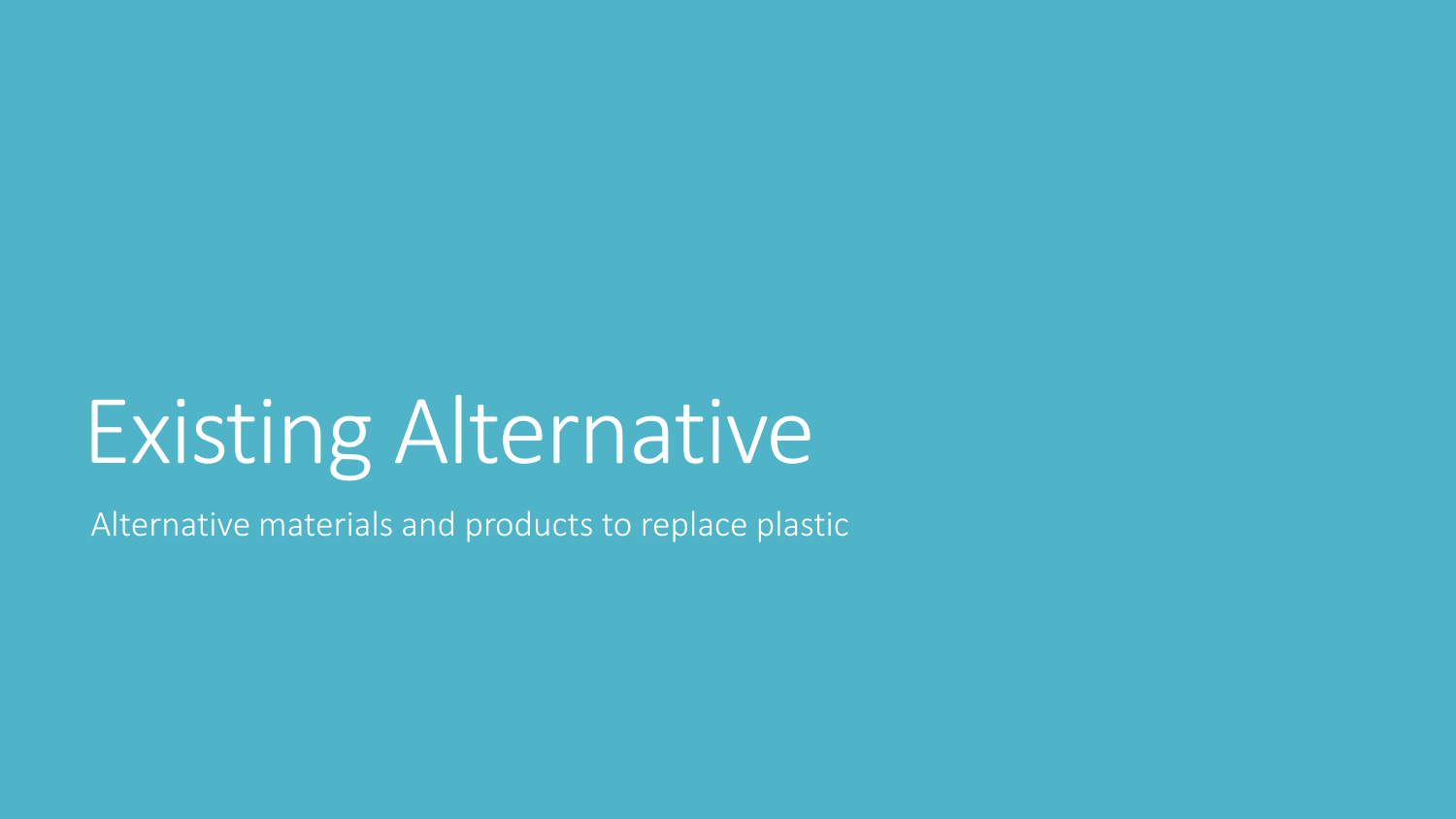### ECO-FRIENDLY SUBSTITUTES FOR PLASTIC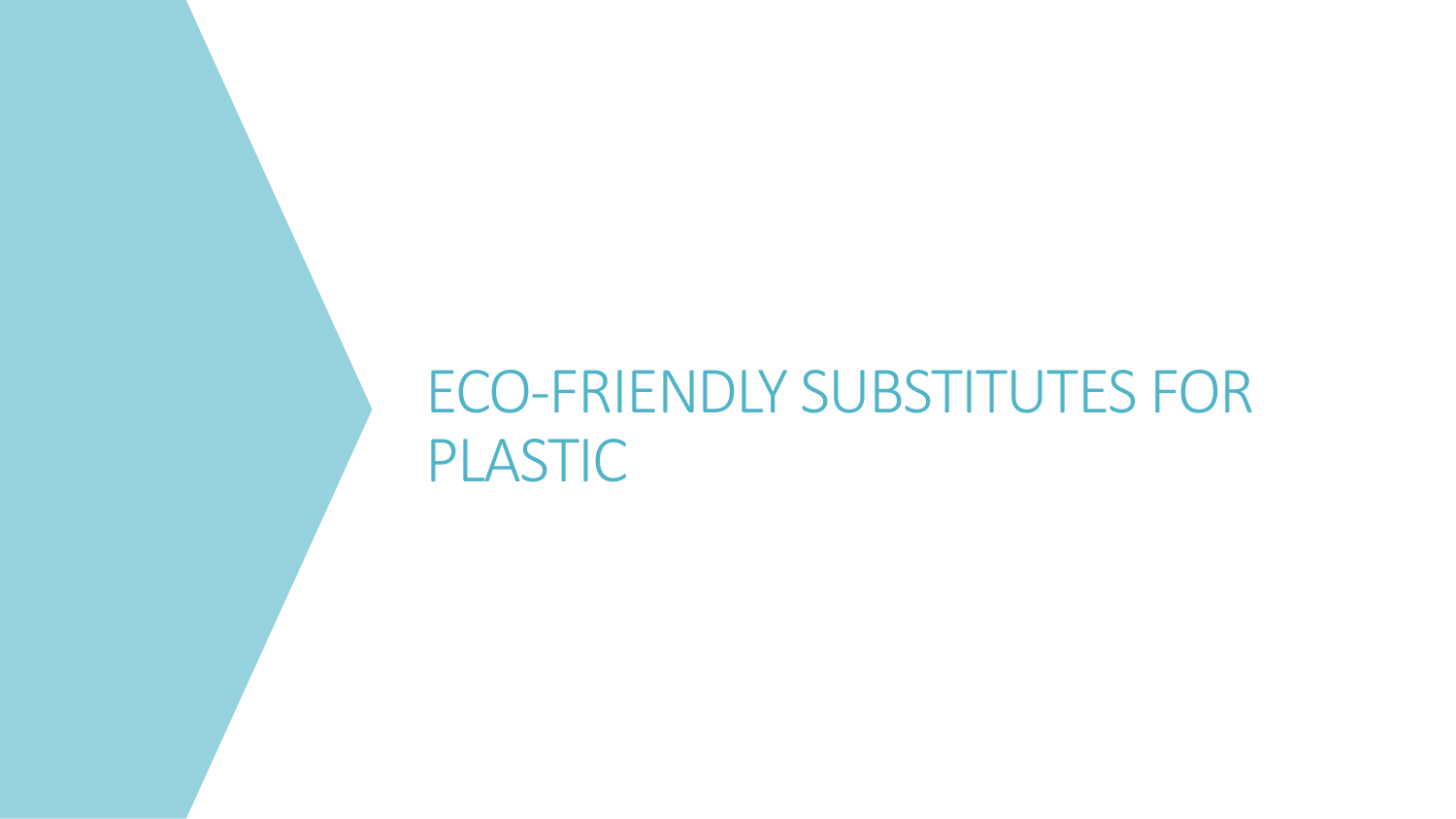### **GLASS**

PDCs



Glass has been noted as ancient material that human have use. Centuries ago, we knew that glass is very identical with milk bottle. Unlike plastic, glass is made by sand. This renewable material doesn't contain chemical that can affect anything inside it. Glass also heatproof from microwave. This material is easy to recycle and reuse compare to plastic.

Prodegradant concentrates are metal compounds such as cobalt stearate or manganese stearate. This material help to break down the plastic into brittle or low molecular weight fragments. PDCs usually use in thermoplastic to gobble up the fragments as they disintegrate into carbon dioxide or water and biomass.



Liquid wood is one of new biopolymer invention. Most of biopolymer materials is faking plastic, but liquid wood are feel and act like polymer. This material biodegradable because it isn't petroleum based plastic. Liquid wood is made out pulp based lignin. Lingin is a renewable resource from paper mills with water then expose the mixture to serious heat and pressure to create a moldable composite material that's strong and nontoxic). In Germany they have incorporated this plastic substitute into a variety of items including toys, golf tees and even hi-fi speaker boxes.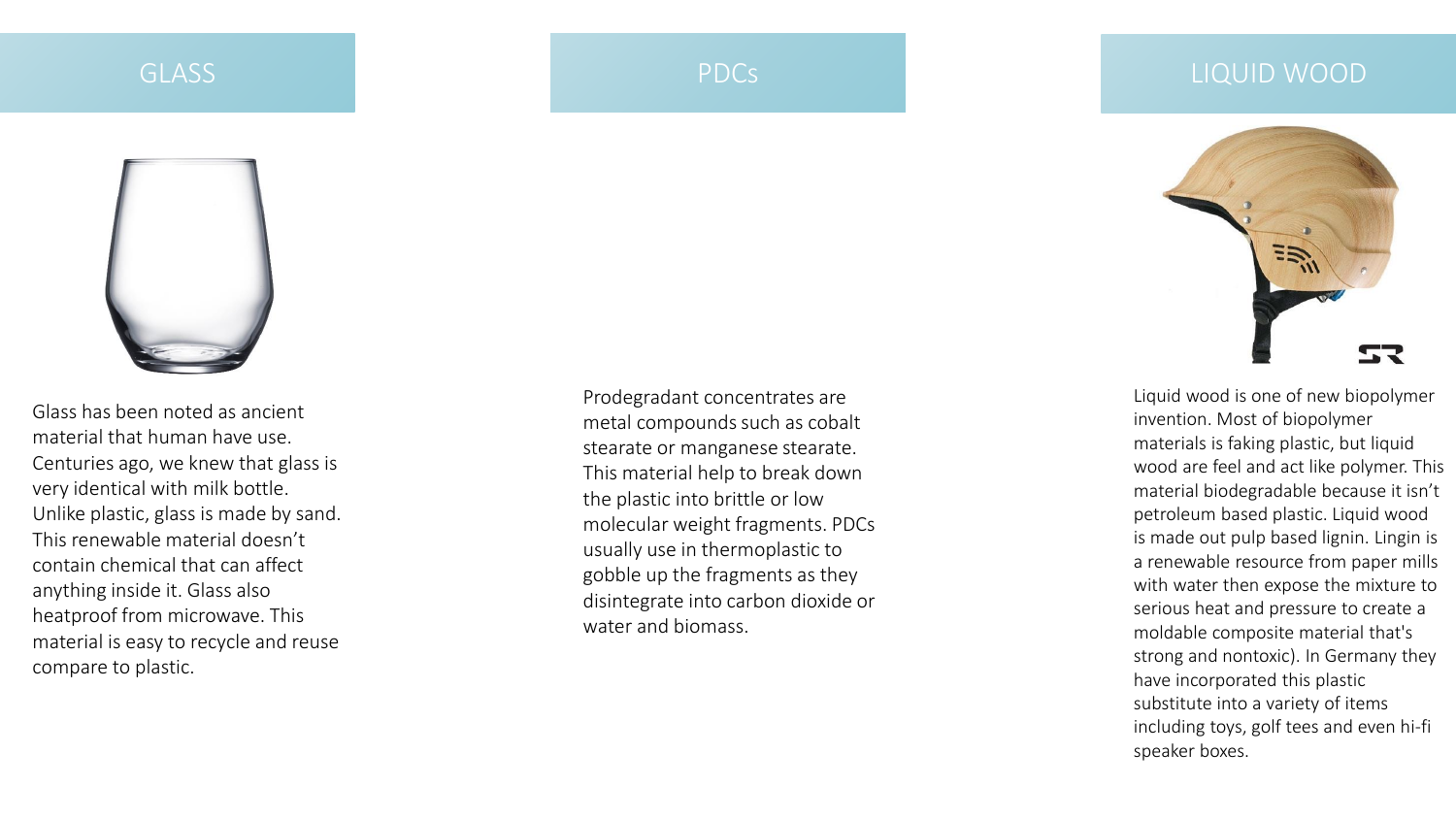### STARCH BASED POLYMERS NARROW CHICKEN FEATHERS NARROW MILK PROTEIN



As a totally biodegradable, low-cost, renewable and natural polymer, starch has been receiving lots of attention for developing sustainable materials lately. Its poor mechanical properties mean it has limited use for the sturdy products that plastic generate. To make completely biodegradable starch-based plastics, the components usually blended with starch are aliphatic polyesters, such as PLA and PCL, and polyvinyl alcohol. Adding in starch also shaves plastic manufacturing costs. Starch needs to exceed 60 percent of the composite before it has a significant effect on degradation; as the starch content increases, the polymers become more biodegradable



Chicken feathers are completely composed of keratin, a strong protein that give same strength and durability like plastics. It's usually found in hair and wool, hooves and horns. Researches decided to tap into keratin's super strong features by processing chicken feathers with methyl acrylate, a liquid found in nail polish. Ultimately, the keratin-based plastic proved to be substantially stronger and more resistant to tearing than other plastics made from agricultural sources, such as soy or starch, and scientists are clucking excitedly about chicken-feather plastic. After all, inexpensive, abundant chicken feathers are a renewable resource. Although not formally tested as of February 2012, chicken-feather plastic is expected to be fully biodegradable.



Casein-based plastic is actually an OLD idea, around since a French chemist treated casein with formaldehyde in the 1880s to make a substitute for ivory and tortoiseshell. However, this proved too brittle for applications beyond jewelry. Modern scientists have learned that adding silicate clay that has been frozen into a spongelike material creates a polystyrene-like material that degrades completely at the landfill and is made even less toxic by substituting a glycerine based chemical for formaldehyde.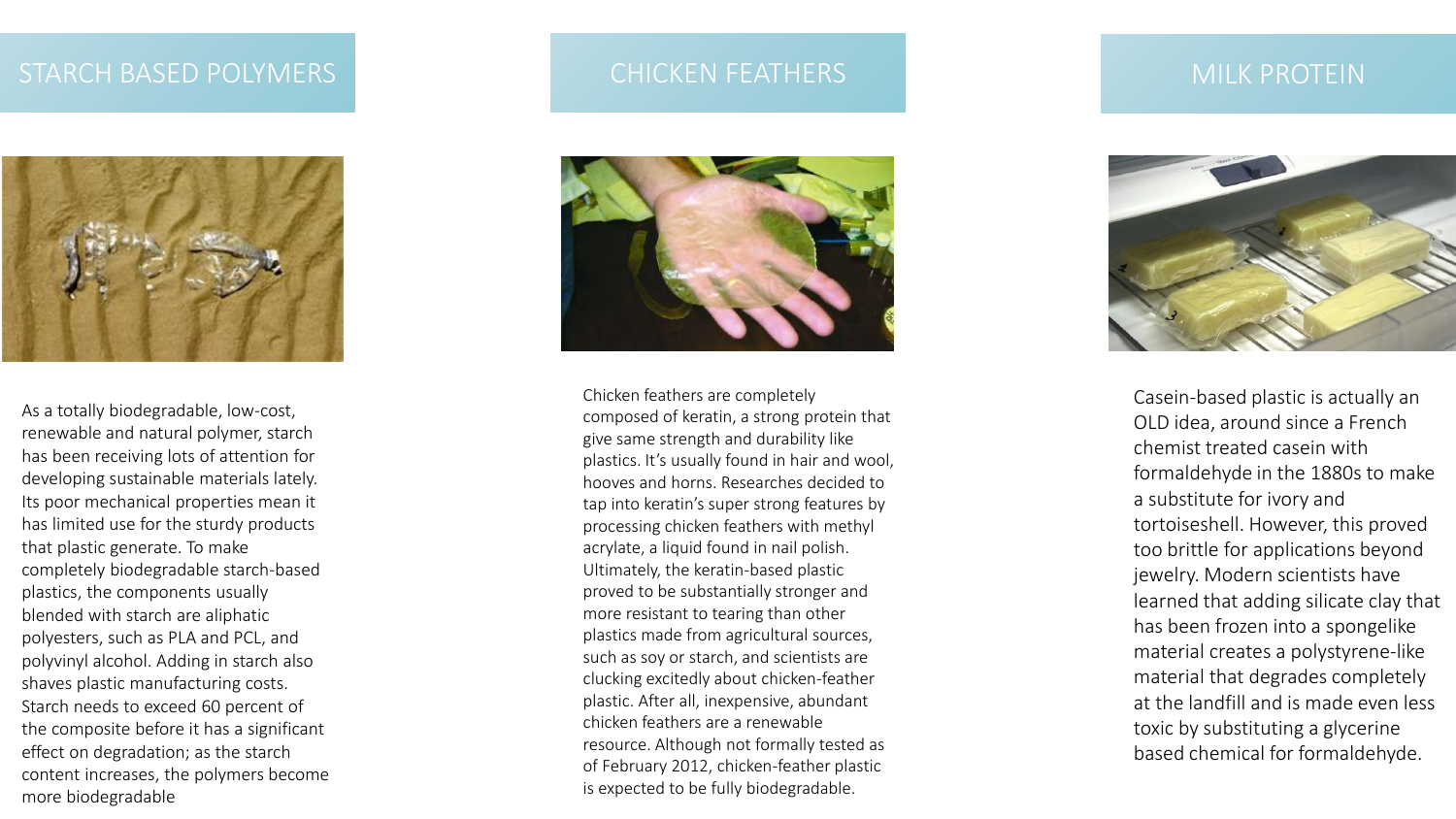### PCL POLYESTERS PCL POLYESTERS



Polycaprolactone (PCL) is a synthetic aliphatic polyester that isn't made from renewable resources but does completely degrade after six weeks of composting. It's easily processed but hasn't been used in significant quantities because of manufacturing costs. However, blending PCL with cornstarch reduces cost. Biomedical devices and sutures are already made of the slow-degrading polymer, and tissue-engineering researchers dig it, too. It also has applications for food-contact products, such as trays.



It's a biodegradable closely resemble man-made polypropylene. PHA is less flexible than petroleumbased plastics, that usually found in packaging, plastic films and injection-molded bottles. PHAs biodegrade via composting; a PHB/PHV composite (92 parts PHB/8 parts PHV, by weight) will almost completely break down within 20 days of cultivation by anaerobic digested sludge, the workhorse of biological treatment plants.

### PLA POLYESTERS



Polylactic acid, or PLA, is another aliphatic polyester and one that can be made from lactic acid, which is produced via starch fermentation during corn (wheat or sugarcane) wet milling. PLA boasts the rigidity to replace polystyrene and PET, but it has an edge over the real thing: It decomposes within 47 days in an industrial composting site, won't emit toxic fumes when burned and manufacturing them uses 20 to 50 percent less fossil fuels than petroleum-based plastic. Often, companies blend PLA with starch to reduce cost and increase its biodegradability.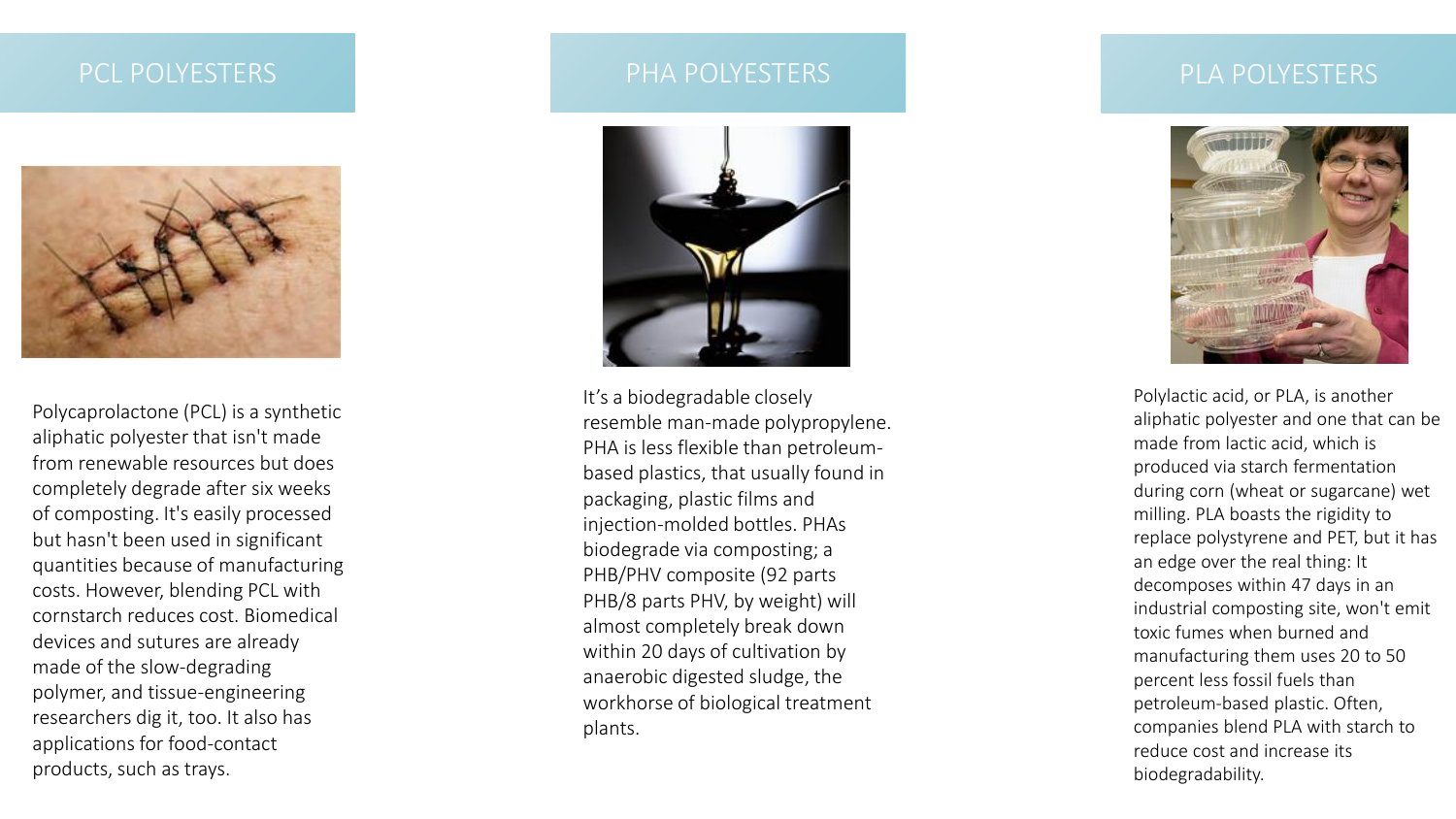### EXISTING PRODUCTS TO REPLACE PLASTIC USE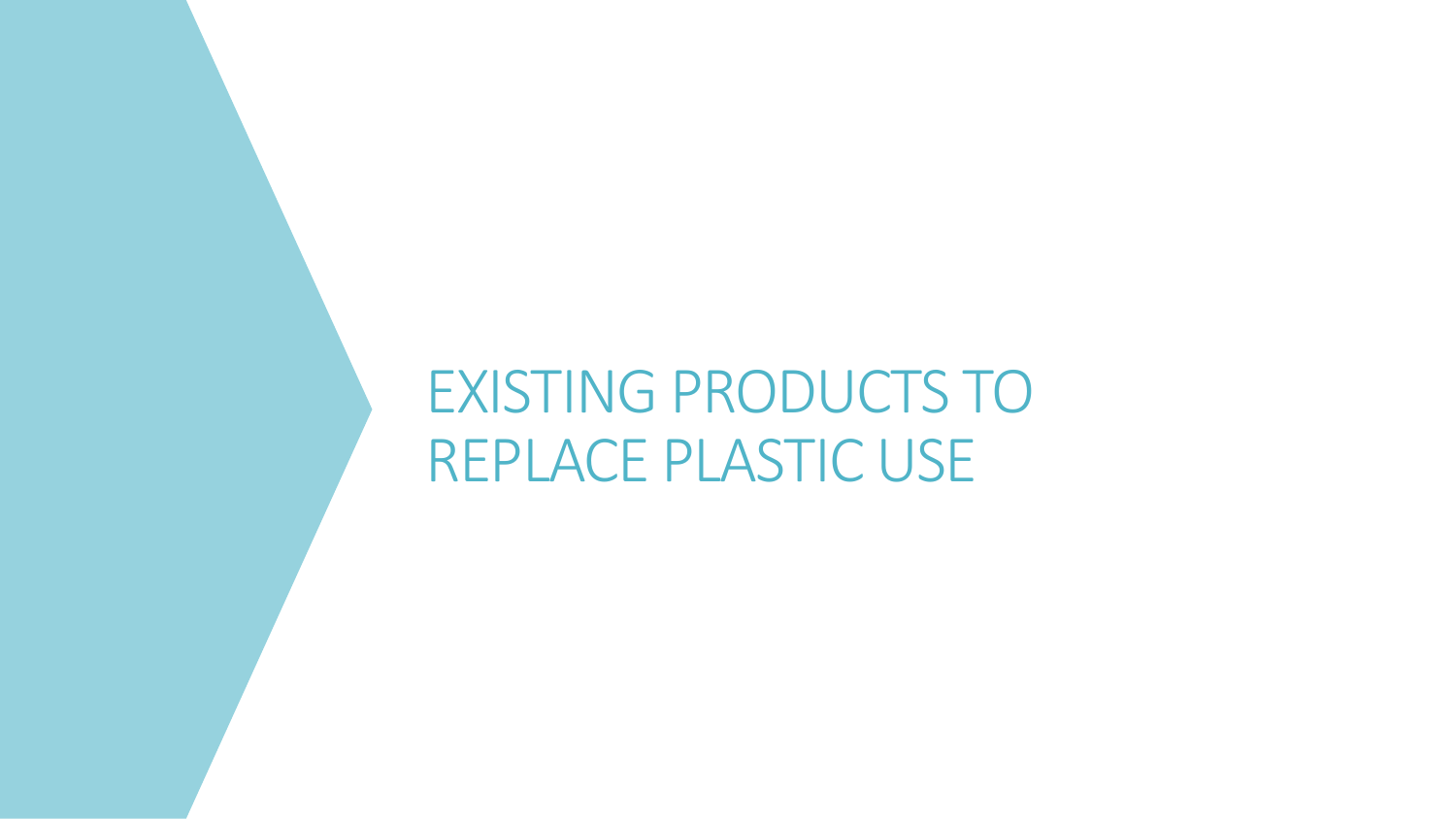## IN LUNCH



Owl Print Reusable Sandwich Wrap. BPA and Phthalate Free. Comes with Free E-book with 10 Lunch Box Ideas to Make Picnics an Lunches Fun, Easy and Sustainable. Converts to Easy-clean Placemat.



Stainless Steel Lunch Box with Removable Dividers – Round. Light and durable food storage.



Planet Wise Zipper Sandwich Bag, Kitty Kat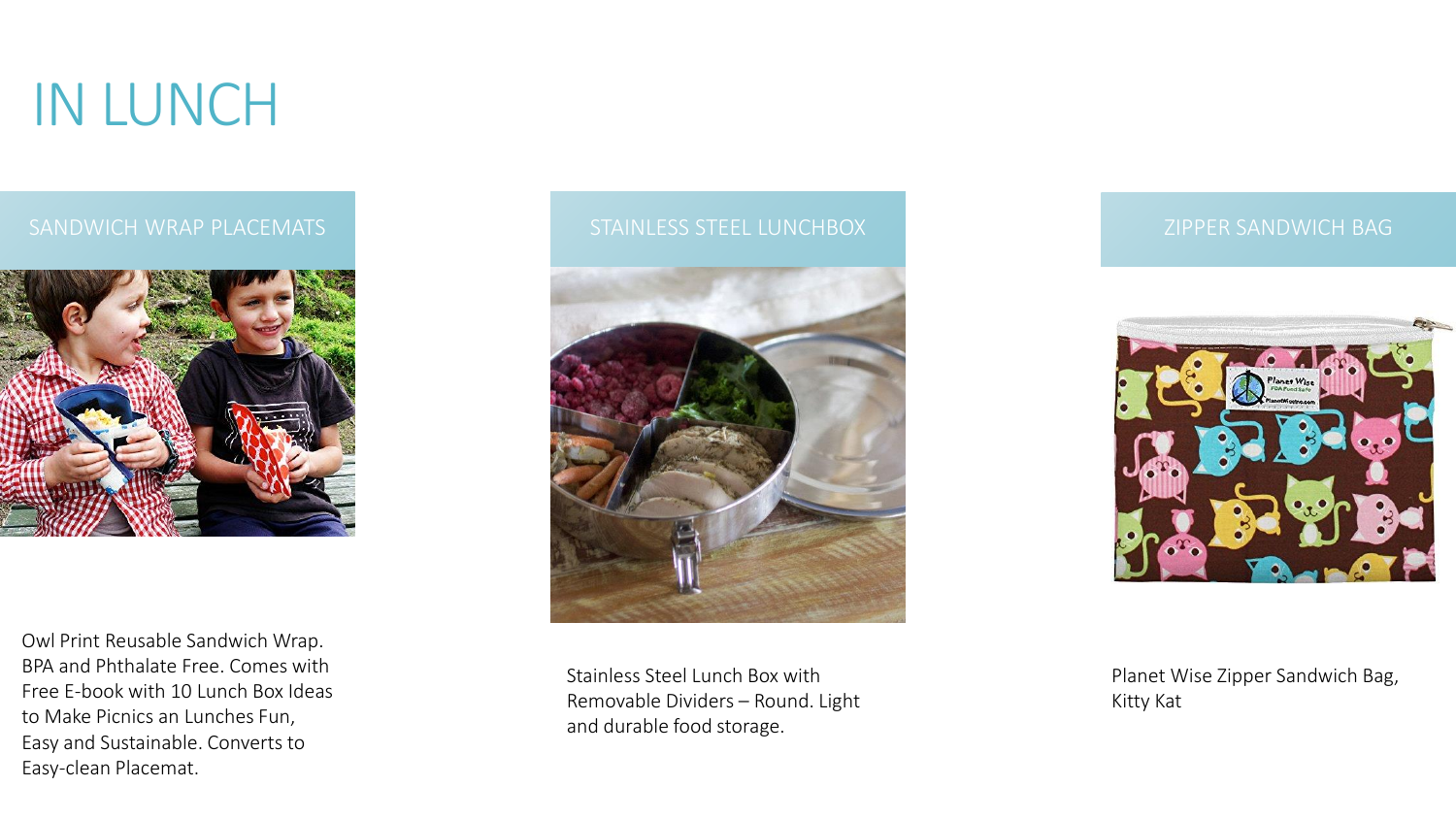## FOR STORAGE



Stainless Steel Food Container – Round. Practical, airtight and watertight, these food storage containers are perfect for real food meals on-the-go.





Glass Container W/Stainless Steel lid – Rectangular.



Wumal Reusable Seal Silicone Fresh Bag Food Storage Bag Airtight Container 1-Liter Fresh Bag,Versatile Cooking Bag,No-BPA(Blue)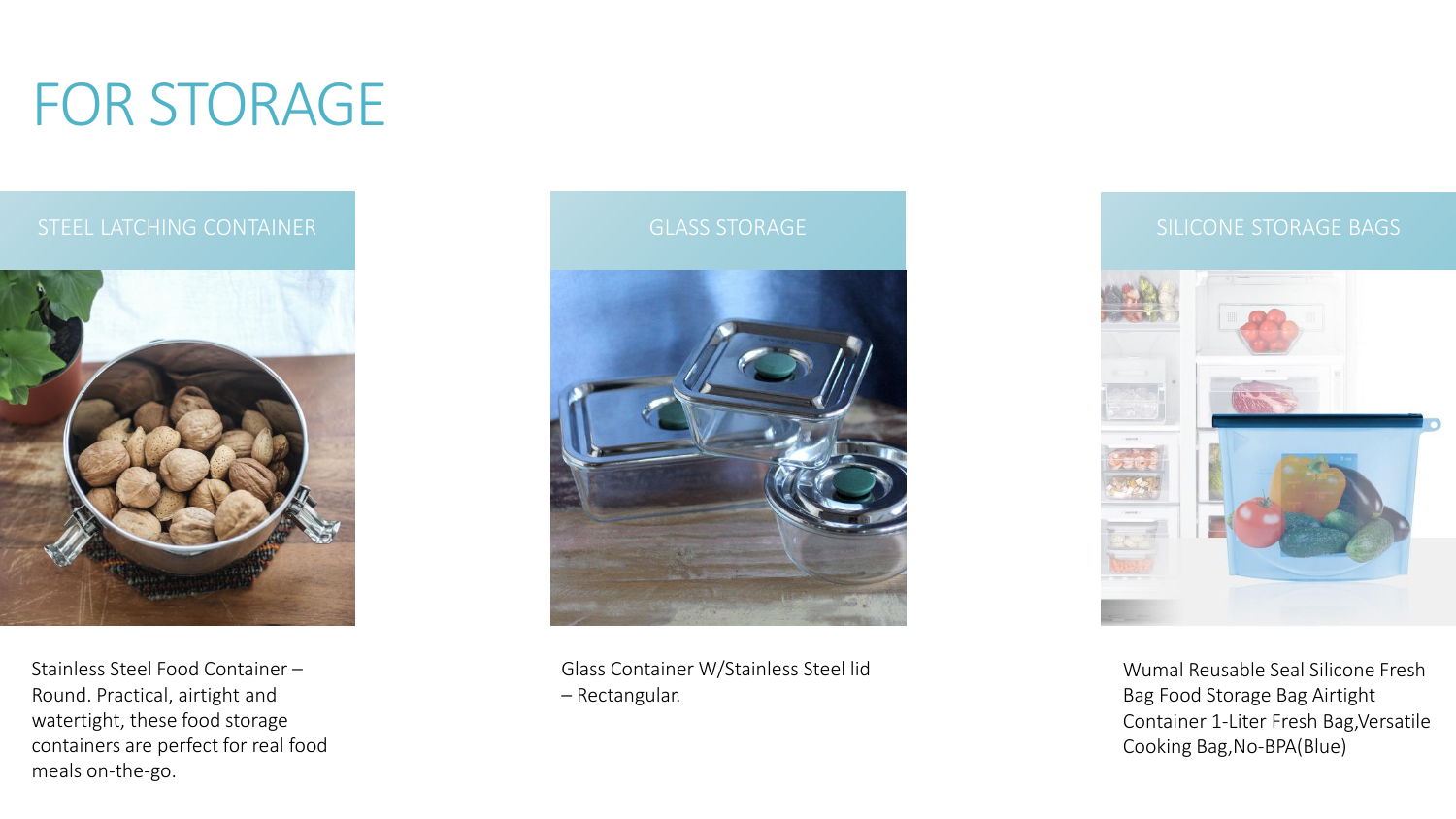

Stainless Steel Food Container – Round. Practical, airtight and watertight, these food storage containers are perfect for real food meals on-the-go.



Glass Container W/Stainless Steel lid – Rectangular.



Wumal Reusable Seal Silicone Fresh Bag Food Storage Bag Airtight Container 1-Liter Fresh Bag,Versatile Cooking Bag,No-BPA(Blue)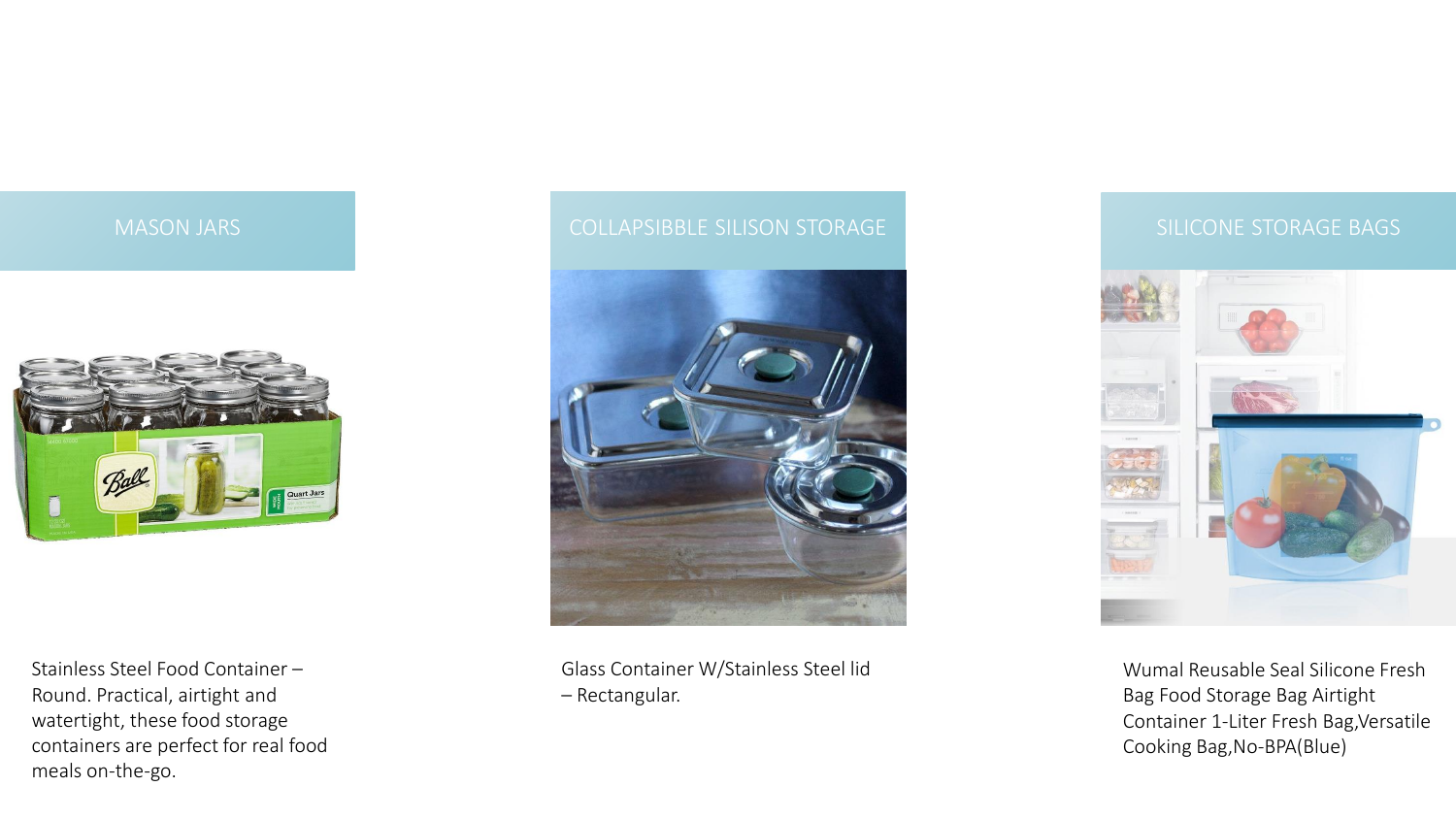## FOR PLASTIC GROCERY BAG



Traditional recycled bag from wasted plastic, woven in Bali.





Canvas trolley bag for personal use. Ease the weight of your grocery shopping, especially when you need to use public transport or walking.

BAGGU LARGE BAG



Lightweight shopping bag and easily compact.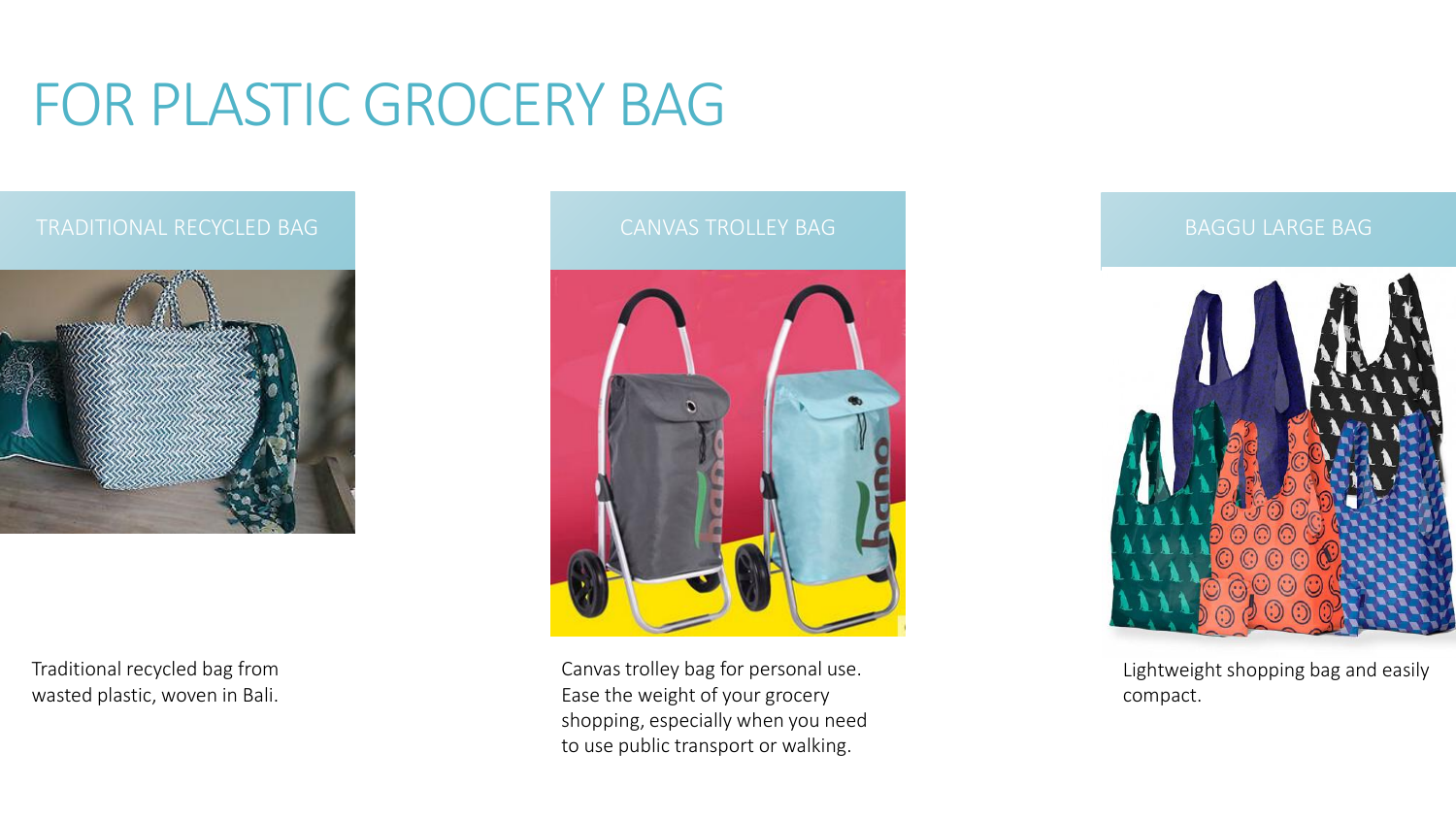

Reusable bag to keep your frozen food cold.



Paper bag for grocery shopping – easy to recycle compare to plastic



Lightweight shopping bag and easily compact.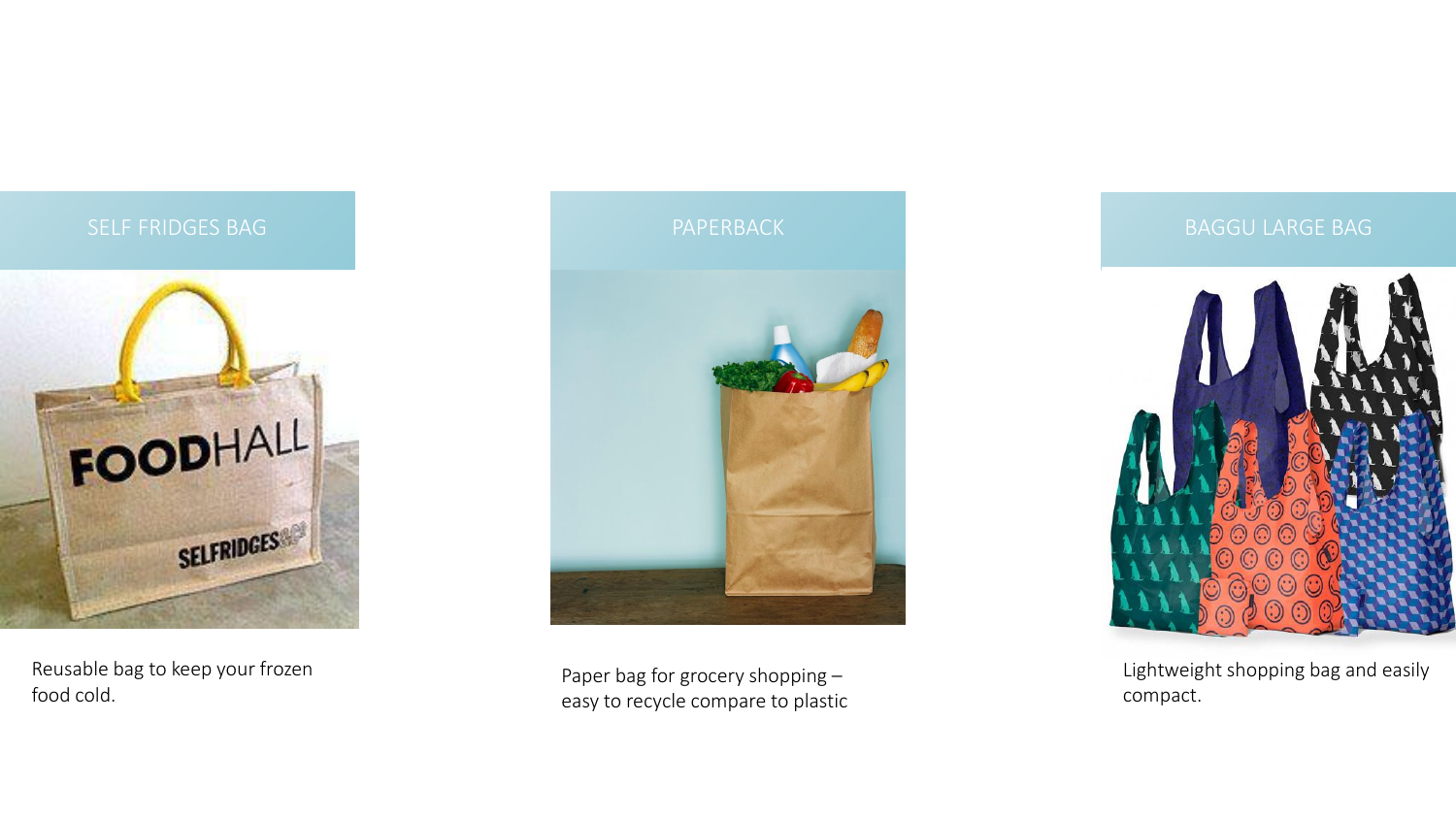

NET BAG

Net bag – to carry fruits and other grocery items. Lightweight and easy to store.





Woven polypropylene is very strong compare to other reusable grocery shopping bag. This material also usually found in rice bag.

CANVAS BAG



Canvas bag made from canvas, usually came in different shapes and graphic design on the canvas bag. Most common one that available at the market and cheap.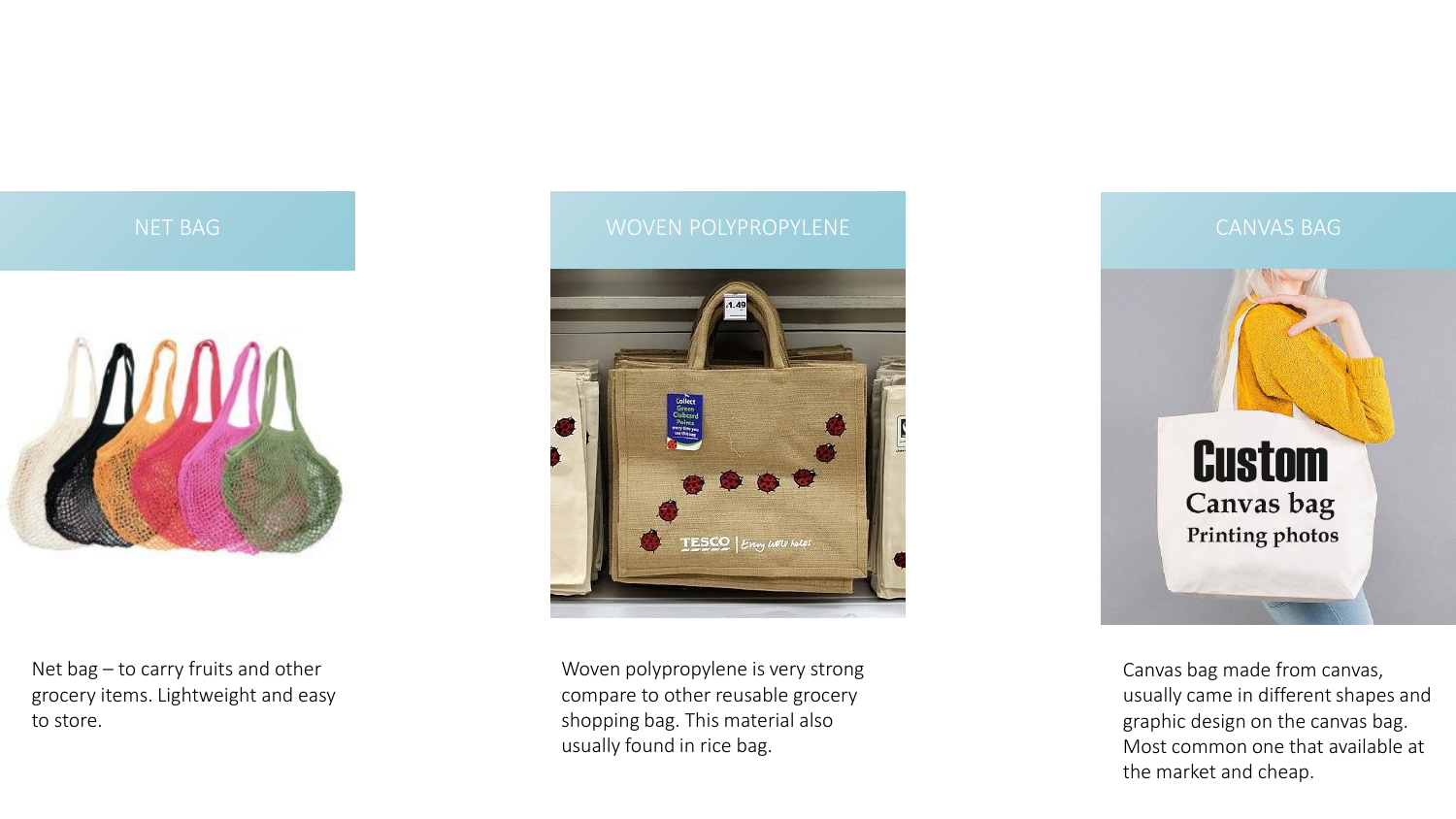## FOR SINGLE USE WATER BOTTLE



GOBILAB has chosen Roquette plant-based resin for their Gobi reusable water bottles



Reusable drinking bottle from stainless steel with mouth piece.



Lightweight shopping bag and easily compact.